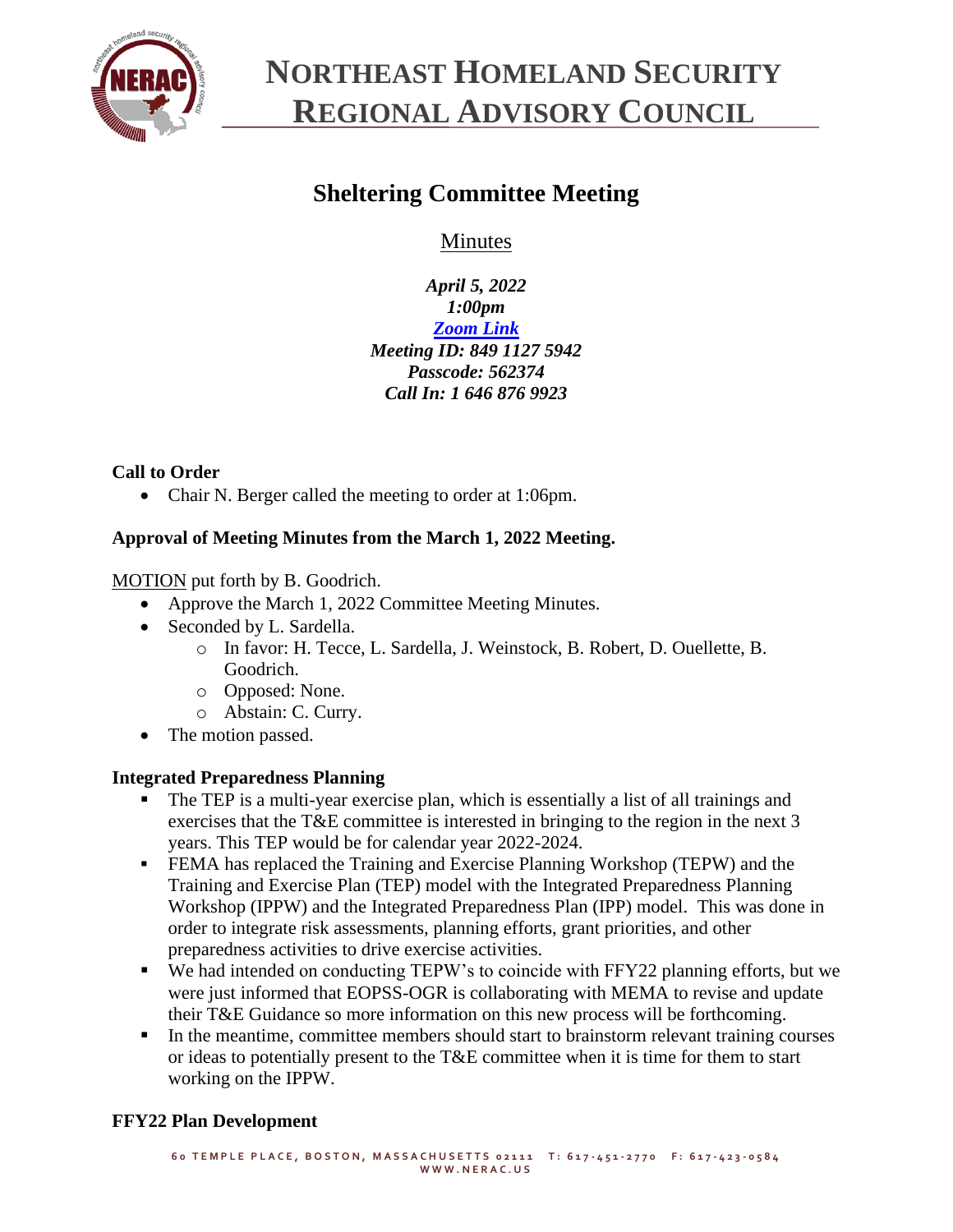

# **NORTHEAST HOMELAND SECURITY REGIONAL ADVISORY COUNCIL**

- Needs Assessment Survey
	- **•** During the last committee meeting, we went over a draft of the FY22 Project Request for a needs assessment and feasibility study.
	- **The draft FY22 Project Request contains an overview of a needs assessment and** feasibility study that would gauge interest regarding regional shelters in the Northeast Region. If the needs assessment indicates interest from the region, the feasibility study would help identify the best locations and what type of shelters are needed.
	- As we were thinking through this request, we realized that we can conduct this needs assessment for free by creating our own survey and sending it out to EMDs in our region. Before we submit this project request to the Council, we can first confirm if there is a need/interest in regional shelters and also can focus on where communities need assistance.
	- The committee provided feedback on the drafted needs assessment survey questions.
- The committee also discussed the creation of a digital emergency response map as another potential project idea.

#### **New Business Unforeseen by the Chair**

■ None.

MOTION put forth by L. Sardella.

- Adjourn.
- Seconded by C. Curry.
	- o In favor: H. Tecce, L. Sardella, J. Weinstock, B. Robert, D. Ouellette, B. Goodrich.
	- o Opposed: None.
	- o Abstain: None.
- The motion passed.

#### **\*\* Next Meeting: May 3, 2022 at 1:00pm\*\***

#### ATTENDEES – COMMITTEE MEMBERS

Chair Noah Berger: Merrimack Valley Regional Transit Authority\* Heather Tecce: MEMA Region 1 Lauren Sardella: MEMA Region 1 Dave Ouellette: Dracut Public Health Agent\* Beth Robert: Region 3 HMCC/MAPC Betsy Goodrich: Merrimack Valley Planning Commission Joanne Weinstock: FEMA Christopher Curry: Northern Middlesex Council of Governments

#### ABSENT – COMMITTEE MEMBERS

Chief Jason Gilliland, NERAC Council Chair: Marblehead Fire Department\* McKinley Theobald: MassDOT